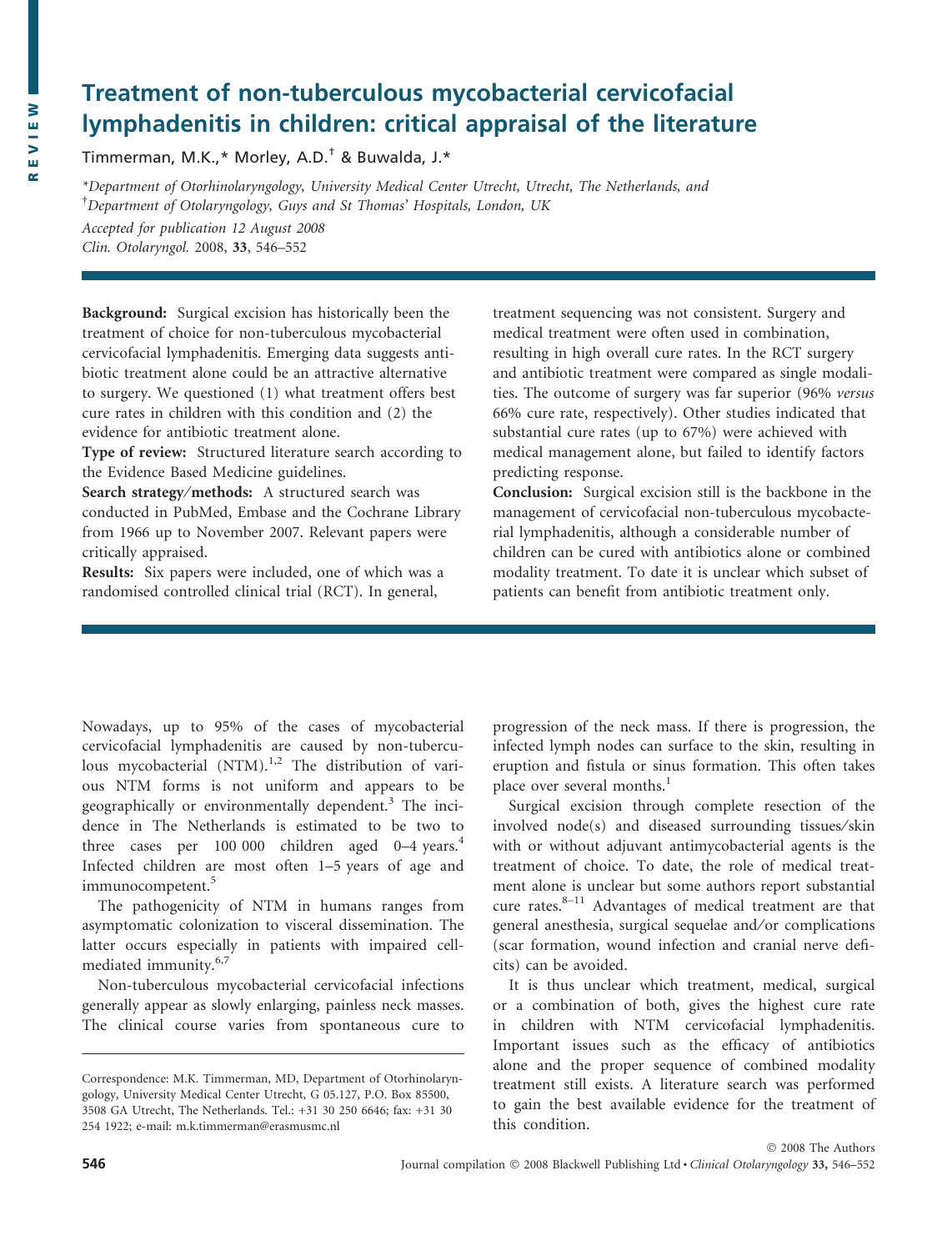### Methods

#### Search strategy

A literature search was performed using PubMed, Embase and The Cochrane Library from 1966 to November 2007. A MeSH search within titles and abstracts, using the standard Boolean system linking the categories domains and determinants, was performed for the text words: mycobacterial lymphadenitis, medical and surgical treatment (Table S1). We primarily searched for both tuberculous and non-tuberculous mycobacterial lymphadenitis to avoid missing relevant papers.

Two researchers screened for relevance, and included papers for critical appraisal when medical therapy, surgical therapy and NTM lymphadenitis were mentioned. Other inclusion criteria were full text availability, English or Dutch language, and original or review papers. Papers focusing on adults, or tuberculosis and/or immunocompromised patients were excluded.

#### Critical appraisal

Appraisal by two researchers was performed according to criteria for studies described at http://www.cochrane. nl, i.e. study design, level of evidence and internal validity of the study. Criteria for measuring the internal validity of cohort studies were number of patients, description of characteristics of study groups, presence of selection bias, description of treatment, clear outcome definition, presence of blinded measuring of outcome, complete follow-up, presence of selective lossto-follow-up and of confounding variables (Table 1a). For randomised controlled trials and reviews, criteria described by Offringa et  $al$ <sup>12</sup> were used for internal validity (Table 1b,2).

# **Results**

Fourteen articles fulfilled inclusion criteria for critical appraisal (Fig. 1). Three were not available full text (nor online, nor in paper version). Therefore, 11 articles were critical appraised.

Five papers were then excluded due to poor internal validity. These are described below and summarized also in Tables 1 and 2.

Shah et al. describe a small retrospective case series; three patients are treated with antibiotics before surgery.<sup>13</sup> This case series was excluded due to size and poor description of antibiotic dose and duration. Jervis et al. describe a retrospective cohort study, which was excluded on three counts: unclear allocation to a treatment arm, poor definition of patient characteristics of both groups and no clarity on antibiotic dose and children's immunocompetence.<sup>14</sup> Miedema et al. describe a small case series (three children).<sup>15</sup> One patient had an axillary swelling, and antibiotic dose/duration and outcome data were insufficient (Table 1). The papers of  $Loeffler<sup>5</sup>$  and Allbright et  $al<sup>1</sup>$  are both reviews and were excluded due to the absence of an explicit question. Moreover, search

#### Table 1. Study design and internal validity (a) original papers and (b) randomised controlled trial

|                                   | Shah<br>$et$ al. $^{13}$ | <b>Jervis</b><br>$et$ al. <sup>14</sup> | Miedema<br>$et$ al. <sup>15</sup> | Berger<br>et al. <sup>8</sup> | Losurdo<br>$et$ al. <sup>16</sup> | Hazra<br>et al. <sup>9</sup> | Mandell<br>$et$ al. <sup>2</sup> | Luong<br>$et$ al. $^{10}$ |
|-----------------------------------|--------------------------|-----------------------------------------|-----------------------------------|-------------------------------|-----------------------------------|------------------------------|----------------------------------|---------------------------|
| (a)                               |                          |                                         |                                   |                               |                                   |                              |                                  |                           |
| Study design                      | <b>RC</b>                | RC                                      | CS                                | PC                            | PC                                | <b>RC</b>                    | RC                               | <b>RC</b>                 |
| Level of evidence                 | 3                        | 3                                       | 3                                 | 3                             | 3                                 | 2B                           | 2B                               | 2B                        |
| $\boldsymbol{n}$                  | 3                        | 15                                      | 3                                 | 8                             | 7                                 | 19                           | 30                               | 55                        |
| Definition of<br>study groups $*$ | n.a.                     |                                         | n.a.                              | $+$                           | n.a.                              | $+$                          | n.a.                             | $+$                       |
| Selection bias†                   | $+$                      | $+$                                     | n.a.                              | $+$                           | $+$                               | $+$                          |                                  | $^{+}$                    |
| Treatment <sup>†</sup>            | $\overline{\phantom{0}}$ | $\overline{\phantom{m}}$                | $\overline{\phantom{m}}$          | $+$                           | $+$                               | $+$                          | $^{+}$                           | —                         |
| Outcome                           | $+$                      | $+$                                     |                                   | $+$                           | $+$                               | $+$                          | $^{+}$                           | $^{+}$                    |
| Blinded measuring<br>outcome;     | —                        |                                         |                                   |                               |                                   |                              |                                  |                           |
| if not, of influence $\P$         |                          |                                         |                                   |                               |                                   |                              |                                  |                           |
| Follow- $up^{**}$                 | $+$                      | $^{+}$                                  | $+$                               | $+$                           | $^{+}$                            | $+$                          | $^{+}$                           | $^{+}$                    |
| Selective<br>loss-to-follow-up††  |                          | $\overline{\phantom{0}}$                |                                   |                               |                                   |                              |                                  |                           |
| Confounding:                      | $^{+}$                   | $^{+}$                                  | n.a.                              | $+$                           |                                   |                              |                                  | $+$                       |
| Inclusion or exclusion Excl.      |                          | Excl.                                   | Excl.                             | Incl.                         | Incl.                             | Incl.                        | Incl.                            | Incl.                     |

© 2008 The Authors

Journal compilation © 2008 Blackwell Publishing Ltd · Clinical Otolaryngology 33, 546-552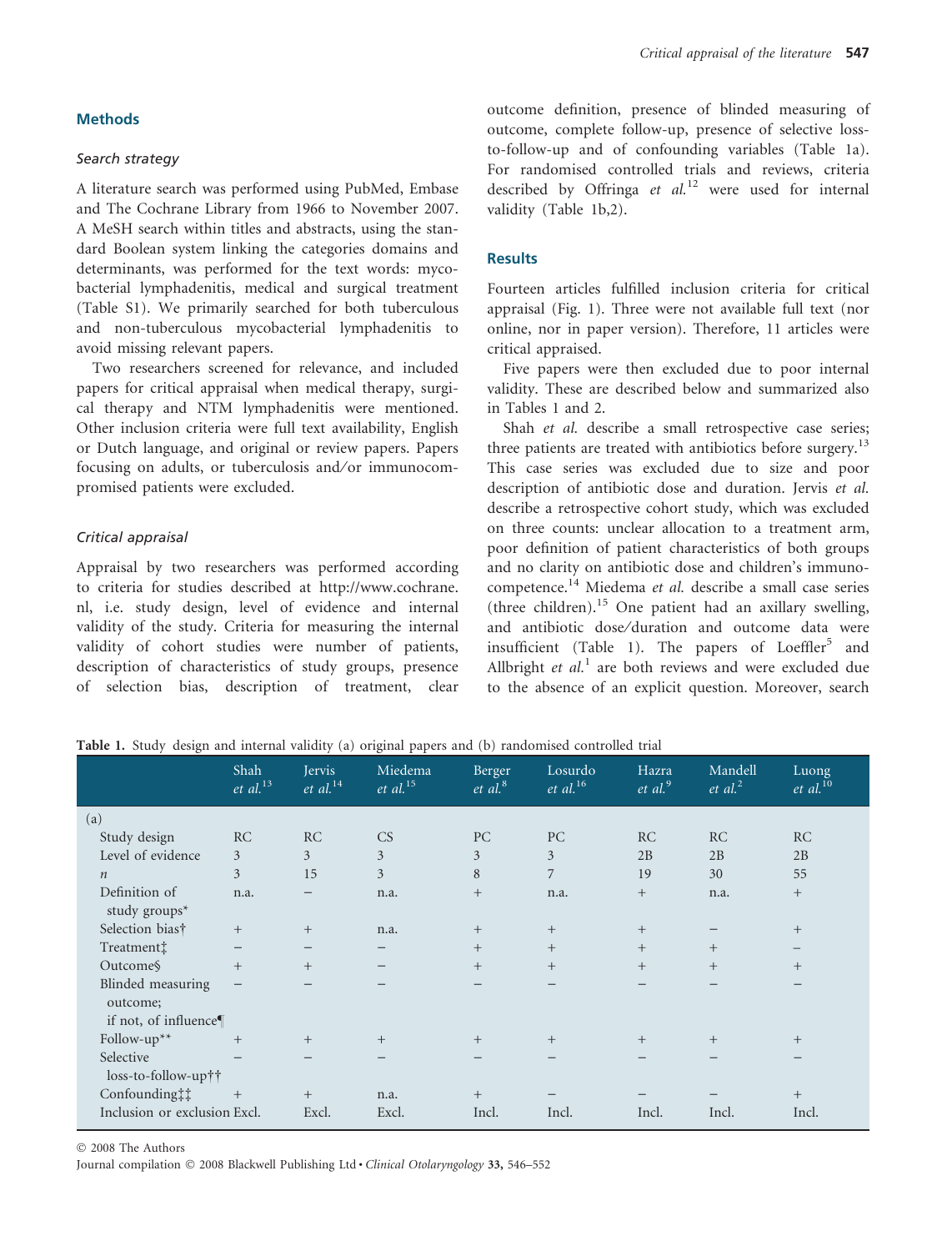#### Table 1. (Continued)

|                                                        | Lindeboom<br>$et$ al. $^{11}$ |
|--------------------------------------------------------|-------------------------------|
| (b)                                                    |                               |
| Study design                                           | <b>RCT</b>                    |
| Level of evidence                                      | 1B                            |
| $\boldsymbol{n}$                                       | 100                           |
| Randomisation§§                                        | $^{+}$                        |
| Randomisation concealment¶                             | $^{+}$                        |
| Patients blinded***                                    |                               |
| Physicians blinded † † †                               |                               |
| Physicians who assess the effect of treatment blinded; |                               |
| Groups comparable§§§                                   | $^{+}$                        |
| Follow- $up^{**}$                                      | $^{+}$                        |
| Selective loss-to-follow-up††                          |                               |
| Intention to treat¶¶                                   | $^{+}$                        |
| All same treatment****                                 | $^{+}$                        |
| Inclusion or exclusion                                 | Incl.                         |
|                                                        |                               |

n.a., not applicable; PC, prospective cohort study; RC, retrospective cohort study; CS, consecutive case series; RCT, randomised controlled trial.

Level of evidence: 1B, a randomised controlled trial of good quality; 2B, a randomised controlled trial of less quality or a cohort- or patient-control study; 2C, outcome research; 3, case series or a cohort- or patient-control study of less quality; 4, opinion of expert. Number of patients (n).

\*+, Characteristics of study groups are clearly described;  $-$ , characteristics of study groups are not clearly described.

†+, Selection bias can not sufficiently be excluded; in- and exclusion criteria of the study groups are not clearly described; -, selection bias can sufficiently be excluded; in- and exclusion criteria of the study groups are clearly described.

 $\ddagger +$ , Treatment is clearly described and reproducible;  $-$ , treatment is not clearly described and not reproducible.

§+, Outcome and used criteria to determine outcome are clearly defined and reproducible; -, outcome and used criteria to determine outcome are not clearly defined and not reproducible.

–+, Outcome is measured without knowing the kind of treatment the patients received or outcome is measured with knowing the kind of treatment the patients received, but is not of influence;  $-$ , outcome is measured with knowing the kind of treatment the patients received and is of influence.

\*\*+, Follow-up is long enough; the outcome can be measured in that time of period;  $-$ , follow-up is not long enough; the outcome can not be measured in that time of period.

††+, Selective loss-to-follow-up; -, no selective loss-to-follow-up.

 $\ddagger$  $\ddagger$ +, Confounding; –, no confounding.

§§+, Assignment of treatment is randomised; ), assignment of treatment is not randomised.

 $\P$ <sup> $[$ </sup>+, Person who includes patients, does not know the randomisation concealment;  $-$ , person who includes patients, does know the randomisation concealment.

\*\*\*+, Patients did not know what treatment they received; -, patients did know what treatment they received.

†††+, Physicians did not know what treatment the patients received; -, physicians did know what treatment the patients received.

 $\ddagger \ddagger +$ , Physicians who assess the effect of treatment did not know what treatment the patients received;  $-$ , physicians who assess the effect of treatment did know what treatment the patients received.

§§§+, Groups comparable at beginning of trial;  $-$ , groups not comparable at beginning of trial.

 $\P\P\P$ +, Intention to treat; -, no intention to treat.

\*\*\*\*+, Apart from the intervention, patients were treated the same in both groups;  $-$ , apart from the intervention, patients were not treated the same in both groups.

Incl., inclusion of article; Excl., exclusion of article.

terms, sources and selection procedure were not mentioned in both reviews (Table 2).

The six remaining papers were included and are described below and in Table 1.

Berger et al. prospectively studied five children with culture-proven NTM lymphadenitis with sinus formation after incomplete surgical excision and three children with suspected NTM lymphadenitis whose parents or surgeons refused surgery fearing its sequelae.<sup>8</sup> In the group of five patients, oral treatment with clarithromycin plus rifabutin resulted in resolution within 2 months in all cases. In the group of three patients, two were cured with antibiotic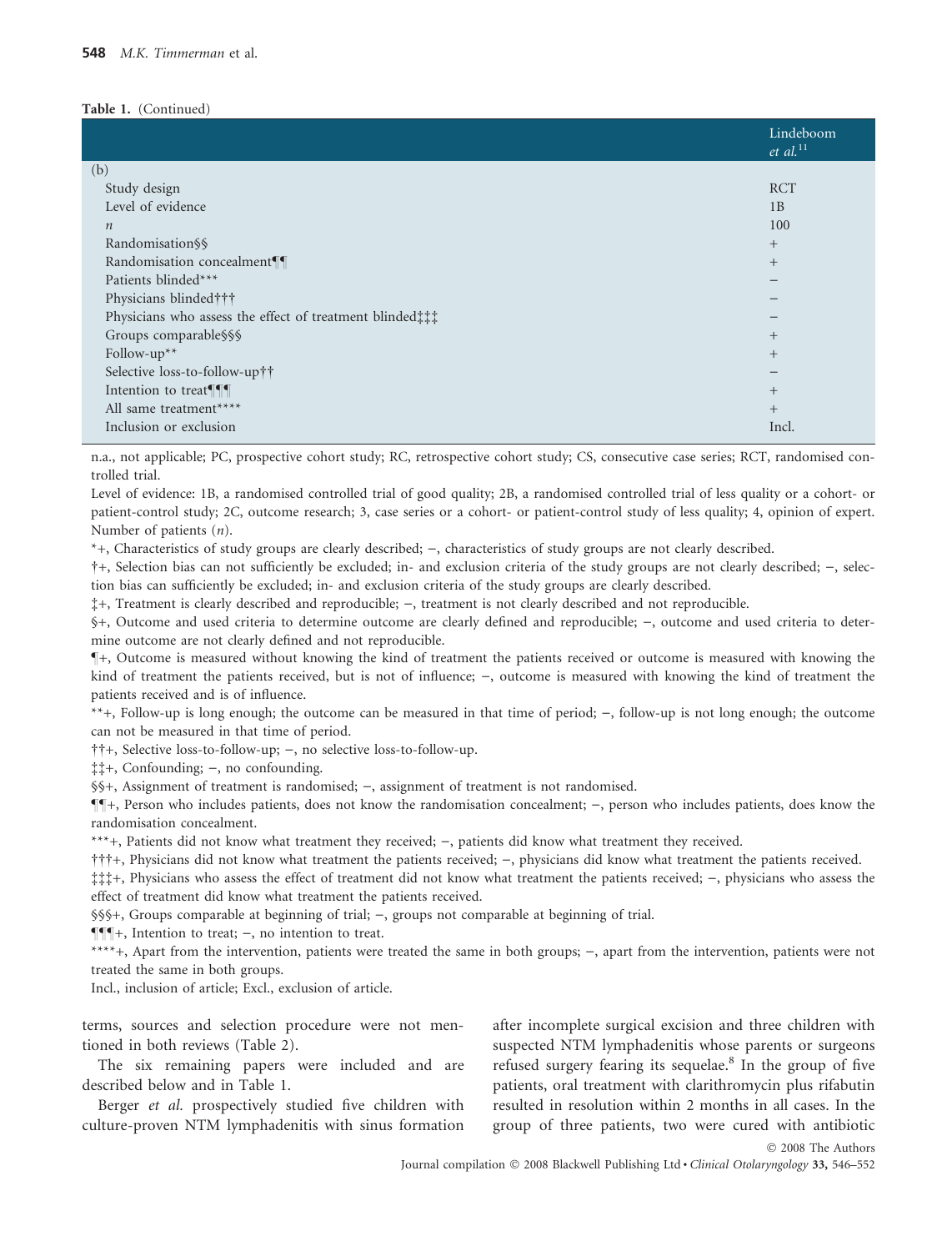Table 2. Study design and internal validity (reviews)

|                                  | Loeffler <sup>5</sup> | Albright<br>$et \ al.$ <sup>1</sup> |
|----------------------------------|-----------------------|-------------------------------------|
| Study design                     | <b>SR</b>             | R                                   |
| Question*                        |                       |                                     |
| Search strategy†                 |                       |                                     |
| Selection <sup>†</sup>           |                       |                                     |
| Quality assessment§              |                       |                                     |
| Data extraction and presentation | $^{+}$                |                                     |
| Combining results**              | $^{+}$                |                                     |
| Diversity of results††           | $^{+}$                |                                     |
| Results <sup>††</sup>            | $^{+}$                | $^{+}$                              |
| Conclusion\\                     | $^{+}$                | $^{+}$                              |
| Inclusion or exclusion¶          | Exclusion             | Exclusion                           |

+, meets all criteria;  $\pm$ , meets some criteria;  $-$ , meets none of the criteria or not described in the article, R, review; SR, systematic review.

\*Explicit question.

-Mentioning used search terms and sources.

Selection procedure described.

§Inclusion and exclusion criteria, explicit and reproducible.

–Univocal presentation, presentation of confidence interval from every study.

\*\*Pooling of the results when they are clinically and statistically uniform, subgroup analyses.

--If present, described and adequately resolved.

Result relevant for clinical question.

§§Conclusion supported by results.

––Inclusion or exclusion of article.

treatment alone within 2 months. One patient initially treated with antibiotics eventually underwent surgery to achieve resolution.

Losurdo et al. monitored seven children after administering systemic antibiotic therapy for 6 months as treatment for cervical lymphadenitis due to NTM (mean follow-up 2.5 years, range 6 months–4 years).<sup>16</sup> Six of these seven children had undergone partial surgery prior to antibiotic therapy. All patients achieved resolution after therapy.

Hazra et al. reviewed 19 cases of NTM cervicofacial lymphadenitis.<sup>9</sup> Nine patients underwent initial surgical excision. Of these nine patients, three were cured with resection only, four received adjuvant antibiotic therapy and two required a second surgical procedure. Ten children were initially treated with macrolide-containing antibiotic regimes. Five of these ten patients achieved resolution without surgical excision. The other five patients required subsequent surgical excision.

Mandell et al. retrospectively studied the primary treatment for 34 foci of NTM cervical lymphadenitis in 30 children.<sup>2</sup> The treatment consisted of excisional biopsy © 2008 The Authors

 $(n = 8)$ , incision and drainage procedures  $(n = 14)$ , fineneedle aspiration biopsy  $(n = 7)$ , observation only  $(n = 4)$  and antimycobacterial chemotherapy  $(n = 1)$ . With an average follow-up of 32 months, disease resolution was confirmed in 29 of the 30 patients. One patient, with a persistent fluctuant mass after incision and drainage, was lost to follow-up after 6 months.

Luong et al. retrospectively reviewed 55 paediatric patients with NTM cervicofacial lymphadenitis.<sup>10</sup> Of the 55 children, 45 (82%) were initially treated with a macrolide alone or in combination with another antibiotic agent. Of these 45, 30 (67%) children were cured with medical treatment only. Adjuvant surgical resection was needed in the remaining 15 (33%) children. Ten of the 55 children (13%) underwent initial surgical excision. In five of the ten children complete resolution was achieved. The other five children needed adjuvant antibiotic treatment.

Lindeboom et al. prospectively studied 100 children with microbiologically proven NTM cervicofacial lymphadenitis.<sup>11</sup> The children were randomly assigned to undergo surgical excision ( $n = 50$ ) (consisting of a modified neck dissection technique with excision of skin island where skin was involved) or to receive antibiotic therapy  $(n = 50)$  (with clarithromycin and rifabutin for at least 12 weeks). Forty-eight of 50 children (96%) who underwent surgery were cured compared to 33 of 50 patients (66%) who received antibiotic therapy. Adjuvant medical treatment was required in two (4%) patients who initially underwent surgery. Adjuvant surgical excision was required in 15 (30%) patients who initially received medical treatment. Two (4%) children had to cease antibiotic therapy as a result of severe adverse effects.

# **Discussion**

### Literature

Critical appraisal of the literature up to November 2007 resulted in six papers of sufficient quality addressing the treatment of non-tuberculous cervicofacial lymphadenitis. Different levels of evidence were encountered. One of the studies was a well designed randomised clinical trial  $(RCT)$  (Level IB).<sup>11</sup> Three were retrospective cohort studies (Level 2B). $^{2,9,10}$  Two studies were prospective in nature but were conducted in small populations (Level 3). $8,16$ 

#### Management

In most studies, combined modality treatment was applied. Overall, the cure rate of children with nontuberculous cervicofacial lymphadenitis was high. There was no general agreement upon allocation to either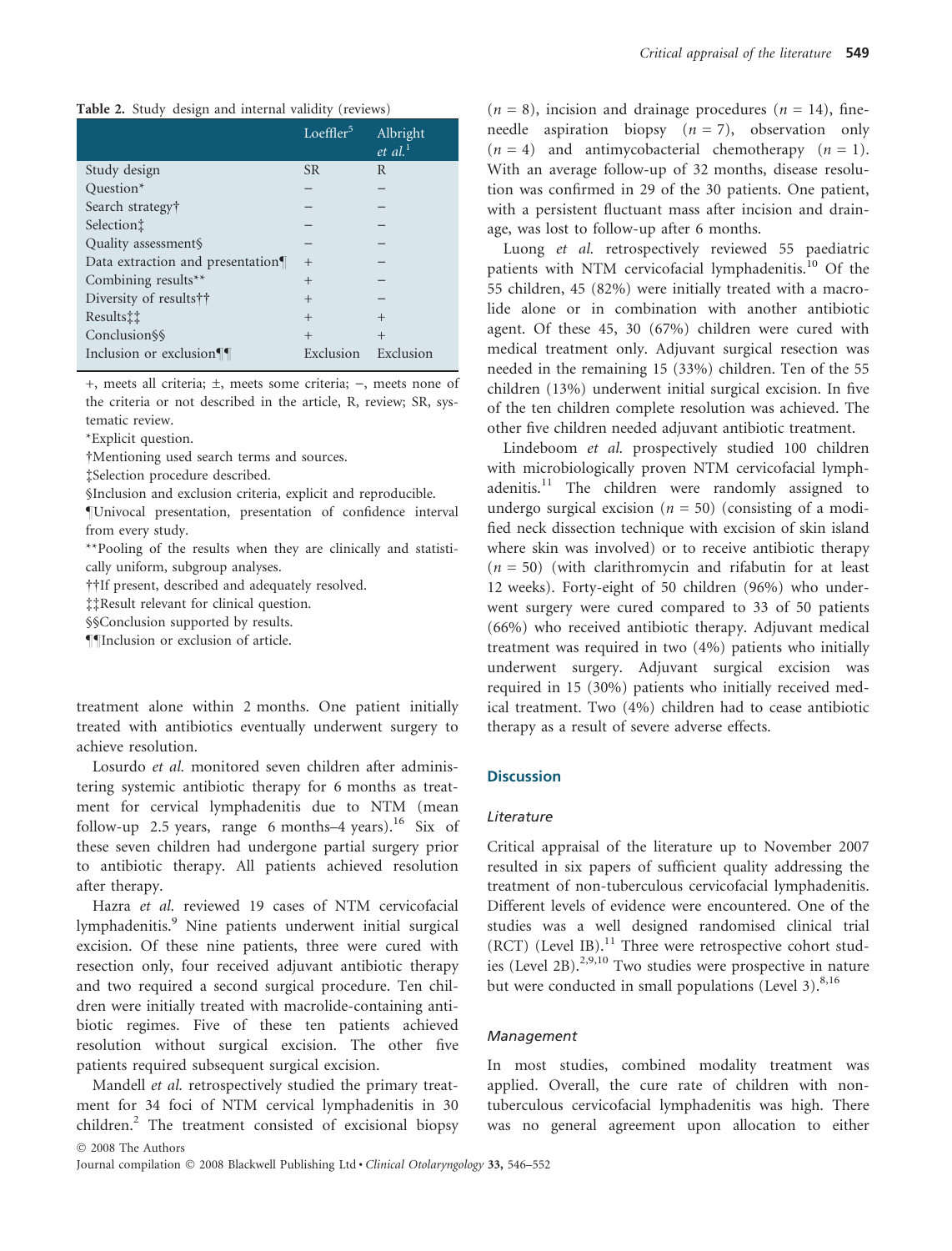

Fig. 1. Flowchart search strategy.

surgical or antibiotic treatment, or both. Furthermore, surgical procedures varied from incision and drainage procedures to partial resection and selective neck dissection and/or parotidectomy. In medical management, differences existed regarding (the combination of) agents, dose and duration. Most often antibiotic regimens contained a macrolide (azithromycin or clarithromycin) and an antituberculous drug (rifabutine or ethambutol).

#### **Outcome**

The RCT by Lindeboom et al. clearly showed that surgery (96% success rate) was superior to antibiotic treatment (66% success rate) as a single modality (Level IB).<sup>11</sup> Moreover, the results of surgery in this paper compared favourably to other studies.<sup>9,10</sup> This may be the result of designated surgeon applying uniform head and neck surgical procedures. In this large study, the mean surgical duration was 88.8 ( $\pm$ 38.5) min and hospital stay 1.9 ( $\pm$ 0.6) days. Obvious disadvantages of surgery are general anaesthesia, scar formation and possible complications such as wound infections and damage to the facial nerve branches at certain sites (parotid and submandibular region). These complications, although occurring infrequently can have serious consequences, especially in children.

The two papers with the largest study population also revealed that a considerable proportion (66–67%) of patients were cured with antibiotic treatment alone (Level IB, 2B).10,11 Also in most studies adjuvant antibiotic treatment was required after surgery for some patients (Level 2B, 3). $8-10,16$  Apparently there is a role for antibiotic treatment for a subgroup of patients. None of the studies, however, succeeded to identify patient characteristics predicting the response to antibiotic treatment. Possible factors such as age, size and site of the lesion, time elapsed since onset of the disease, type of mycobacterium and drug resistance did not differ between the patients in both surgical and medical treatment arms in the study by Lindeboom et  $al$ <sup>11</sup>. To date, studies analysing the predictive value of the abovementioned factors within the responding group, are lacking.

#### Recommendations

Until the role of antibiotic treatment for a subgroup of patients is further clarified, head and neck surgical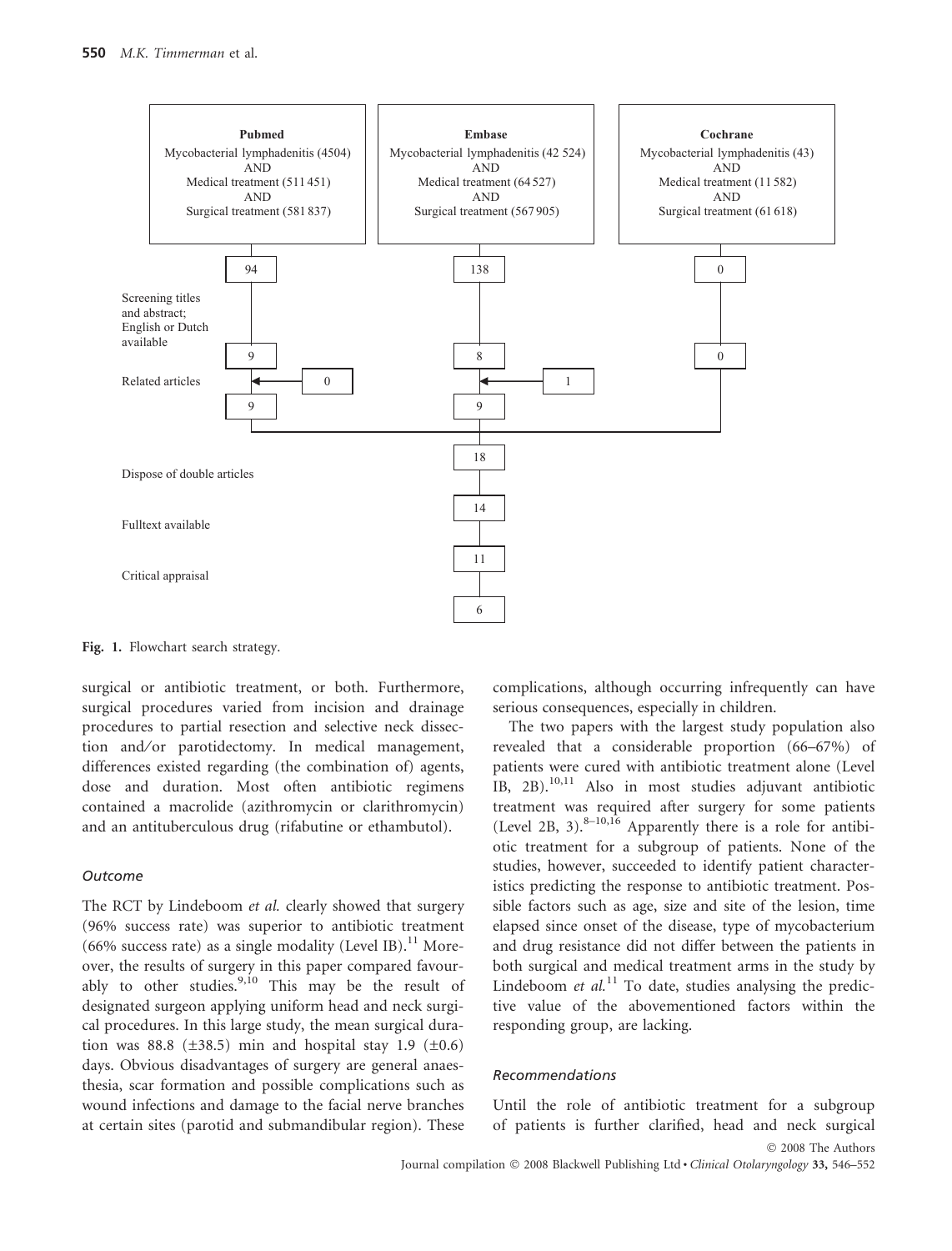procedures offer the best chance of cure for children with NTM cervicofacial lymphadenitis. What with adverse effects from antibiotic therapy seen in up to 74% of patients, surgery gives superior outcomes. A trial of multi-agent antibiotic therapy could be considered if the infection is located at sites with a high risk of facial nerve damage or cosmetically disturbing scar formation, or if there is considerable resistance to surgical management.

### **Keypoints**

- Surgical excision has historically been the treatment of choice for non-tuberculous mycobacterial cervicofacial lymphadenitis in children. Emerging data suggest antibiotic treatment alone could be effective. Advantages of medical treatment are that general anesthesia, surgical sequelae and/or complications can be avoided.
- A literature search according to the evidence based medicine guidelines addressing the treatment of this condition resulted in six papers which were critically appraised: 1 RCT (level IB), three retrospective cohort studies (level 2B) and two small prospective studies (level 3).
- A high overall cure rate was achieved with combined modality treatment. Allocation to surgical or antibiotic treatment or both was not consistent. Surgical procedures and medical treatment protocols (agents, dose and duration) differed within and between studies.
- In the RCT surgery and antibiotic treatment were compared as single modalities. The outcome of surgery was far superior (96% versus 66% cure rate, respectively).
- Other studies showed that a considerable proportion of patients (up to 67%) were cured with antibiotic treatment alone. Possible factors predicting response to medical treatment such as age, size and site of the lesion, time elapsed since onset of the disease, type of mycobacterium and drug resistance could not be identified.
- With the present evidence, surgical excision is the treatment of choice in the management of cervicofacial non-tuberculous mycobacterial lymphadenitis. If the infection is located at sites with a high risk of facial nerve damage or cosmetically disturbing scar formation, or if there is considerable resistance to surgical management, medical treatment could be considered.

# References

- 1 Albright J.T. & Pransky S.M. (2003) Nontuberculous mycobacterial infections of the head and neck. Pediatr. Clin. North Am. 50, 503–514
- 2 Mandell D.L., Wald E.R., Michaels M.G. et al. (2003) Management of nontuberculous mycobacterial cervical lymphadenitis. Arch. Otolaryngol. Head Neck Surg. 129, 341–344
- 3 O'Brien D.P., Currie B.J.. & Krause V.L. (2000) Nontuberculous mycobacterial disease in northern Australia: a case series and review of the literature. Clin. Infect. Dis. 31, 958–967
- 4 Haverkamp M.H., Arend S.M., Lindeboom J.A. et al. (2004) Nontuberculous mycobacterial infection in children: a 2-year prospective surveillance study in the Netherlands. Clin. Infect. Dis. 39, 450–456
- 5 Loeffler A.M. (2004) Treatment options for nontuberculous mycobacterial adenitis in children. Pediatr. Infect. Dis. J. 23, 957–958
- 6 Ottenhoff T.H., Verreck F.A., Lichtenauer-Kaligis E.G. et al. (2002) Genetics, cytokines and human infectious disease: lessons from weakly pathogenic mycobacteria and salmonellae. Nat. Genet. 32, 97–105
- 7 Wolinsky E. (1979) Nontuberculous mycobacteria and associated diseases. Am. Rev. Respir. Dis. 119, 107–159
- 8 Berger C., Pfyffer G.E.. & Nadal D. (1996) Treatment of nontuberculous mycobacterial lymphadenitis with clarithromycin plus rifabutin. J. Pediatr. 128, 383–386
- 9 Hazra R., Robson C.D., Perez-Atayde A.R. et al. (1999) Lymphadenitis due to nontuberculous mycobacteria in children: presentation and response to therapy. Clin. Infect. Dis. 28, 123–129
- 10 Luong A., McClay J.E., Jafri H.S. et al. (2005) Antibiotic therapy for nontuberculous mycobacterial cervicofacial lymphadenitis. Laryngoscope 115, 1746–1751
- 11 Lindeboom J.A., Kuijper E.J., Bruijnesteijn van Coppenraet E.S. et al. (2007) Surgical excision versus antibiotic treatment for nontuberculous mycobacterial cervicofacial lymphadenitis in children: a multicenter, randomized, controlled trial. Clin. Infect. Dis. 44, 1057–1064
- 12 Offringa M., Assendelft W.J.J.. & Scholten R.J.P.M.. (2003) Inleiding in evidence-based medicine. Klinisch handelen gebaseerd op bewijsmateriaal. Bohn Stafleu Van Loghum, Houten, The Netherlands
- 13 Shah M.B.. & Haddad J. Jr (2004) Nontuberculous mycobacteria-induced parotid lymphadenitis successfully limited with clarithromycin and rifabutin. Laryngoscope 114, 1435–1437
- 14 Jervis P.N., Lee J.A.. & Bull P.D. (2001) Management of nontuberculous mycobacterial peri-sialadenitis in children: the Sheffield otolaryngology experience. Clin. Otolaryngol. Allied Sci. 26, 243–248
- 15 Miedema C.J., Geelen S.P.M., De Langen Z.J. et al. (1999) Lymphadenitis door niet-tuberculeuze mycobacteriën, chirurgische of antibiotische behandeling? Tijdschr Kindergeneeskd. 67, 140–143
- 16 Losurdo G., Castagnola E., Cristina E. et al. (1998) Cervical lymphadenitis caused by nontuberculous mycobacteria in immunocompetent children: clinical and therapeutic experience. Head Neck 20, 245–249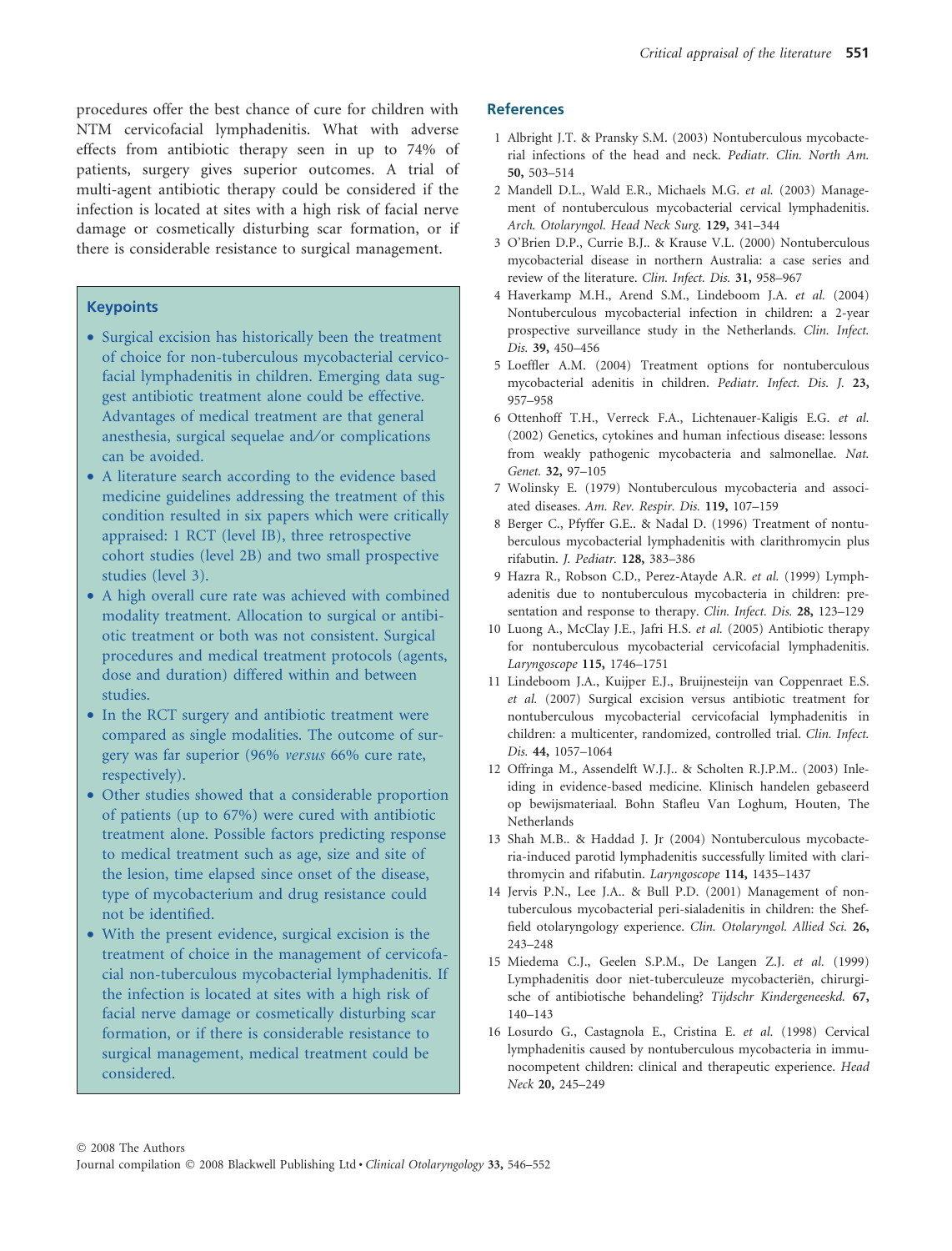# Supporting information

Additional supporting information may be found in the online version of this article.

Table S1. Search terms in Embase, Pubmed and Cochrane.

Please note: Wiley-Blackwell is not responsible for the content or functionality of any supporting materials supplied by the authors. Any queries (other than missing material) should be directed to the corresponding author for the article.